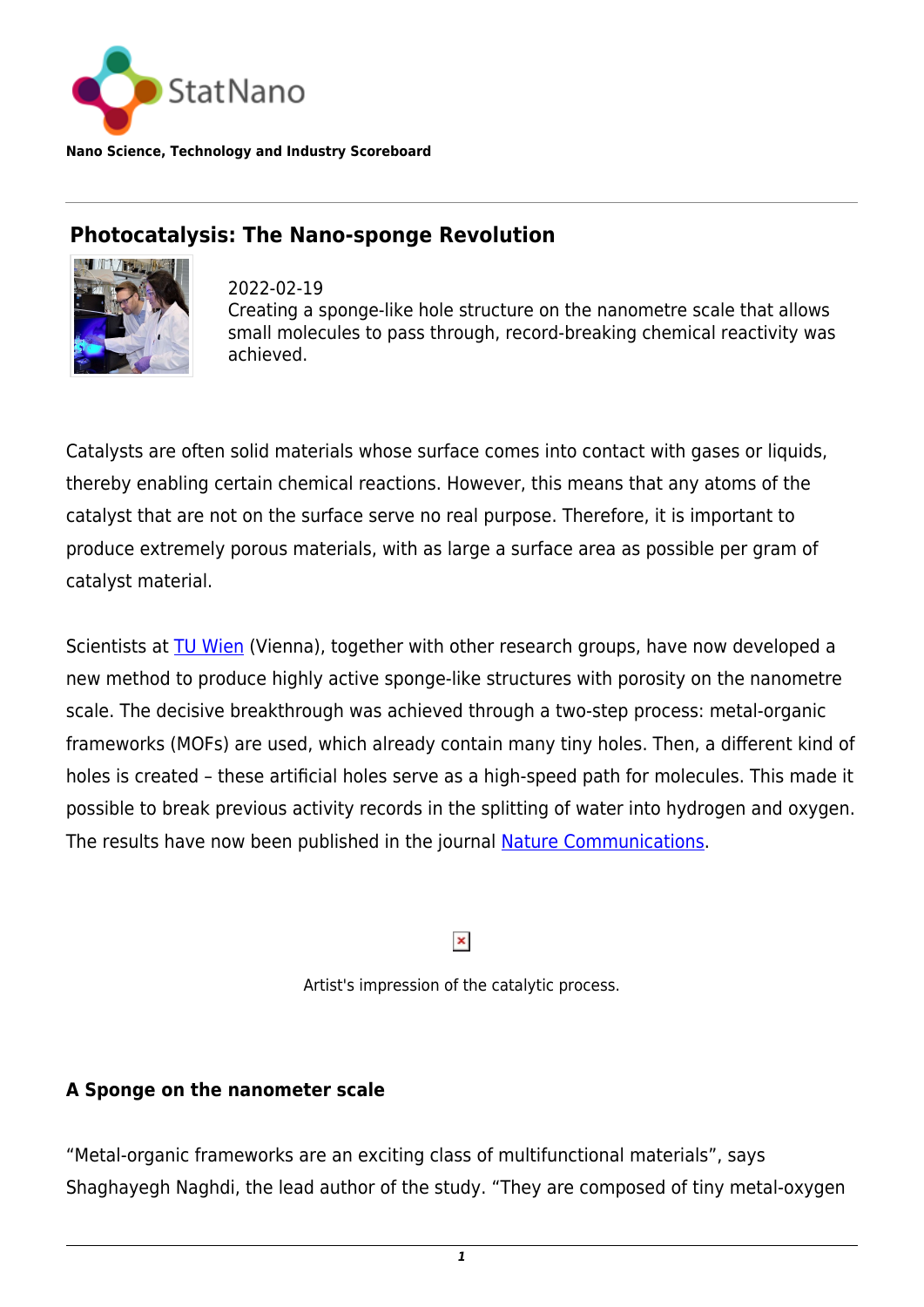clusters that are linked with small organic molecules into highly porous hybrid networks. Outside we see a solid material, however, on the nanoscale it has a lot of open space that offers the largest known specific surface areas of up to 7000 m2 per gram."

These characteristics commend MOFs for use in gas separation and storage, water purification, and drug delivery. In addition, the atomic-scale proximity of molecular compounds with distinct chemical, electronic and optical properties makes them also promising candidates for photo- and electrocatalysis.

## **A new kind of holes**

"Up until now, the biggest problem was that the diameter of the intrinsic pores is too small for an efficient catalytic turnover", says Professor Dominik Eder. "We are talking about very long and extremely small pores of 0.5 to 1 nm in diameter, which is about the size of many small molecules. It takes some time for reactant molecules to reach the active sites inside the MOFs, which slows down the catalytic reaction considerably."

To overcome this limitation, the group developed a method that takes advantage of the structural flexibility of MOFs. "We incorporated two structurally similar, but chemically different organic linkers to create mixed-ligand frameworks", explains Dr. Alexey Cherevan. "Due to the different thermal stability of the two ligands, we were able to remove one of the ligands in a very selective fashion through a process called thermolysis" says Shaghayegh Naghdi. That way, additional kinds of pores with a diameter of up to 10 nanometers can be added. The original nanopores of the material are supplemented by interconnected "fracturetype" pores, which can act as a high-speed connection for molecules through the material.

## **Six times as reactive**

The group at IMC has teamed up with colleagues from the University of Vienna and Technion and used a plethora of cutting-edge experimental and theoretical techniques to fully characterize the new materials, which were also tested for photocatalytic H2 evolution. The introduction of fracture-type pores could increase the catalytic activity by a staggering 6 times, which places these MOFs top among the currently best photocatalysts for hydrogen production.